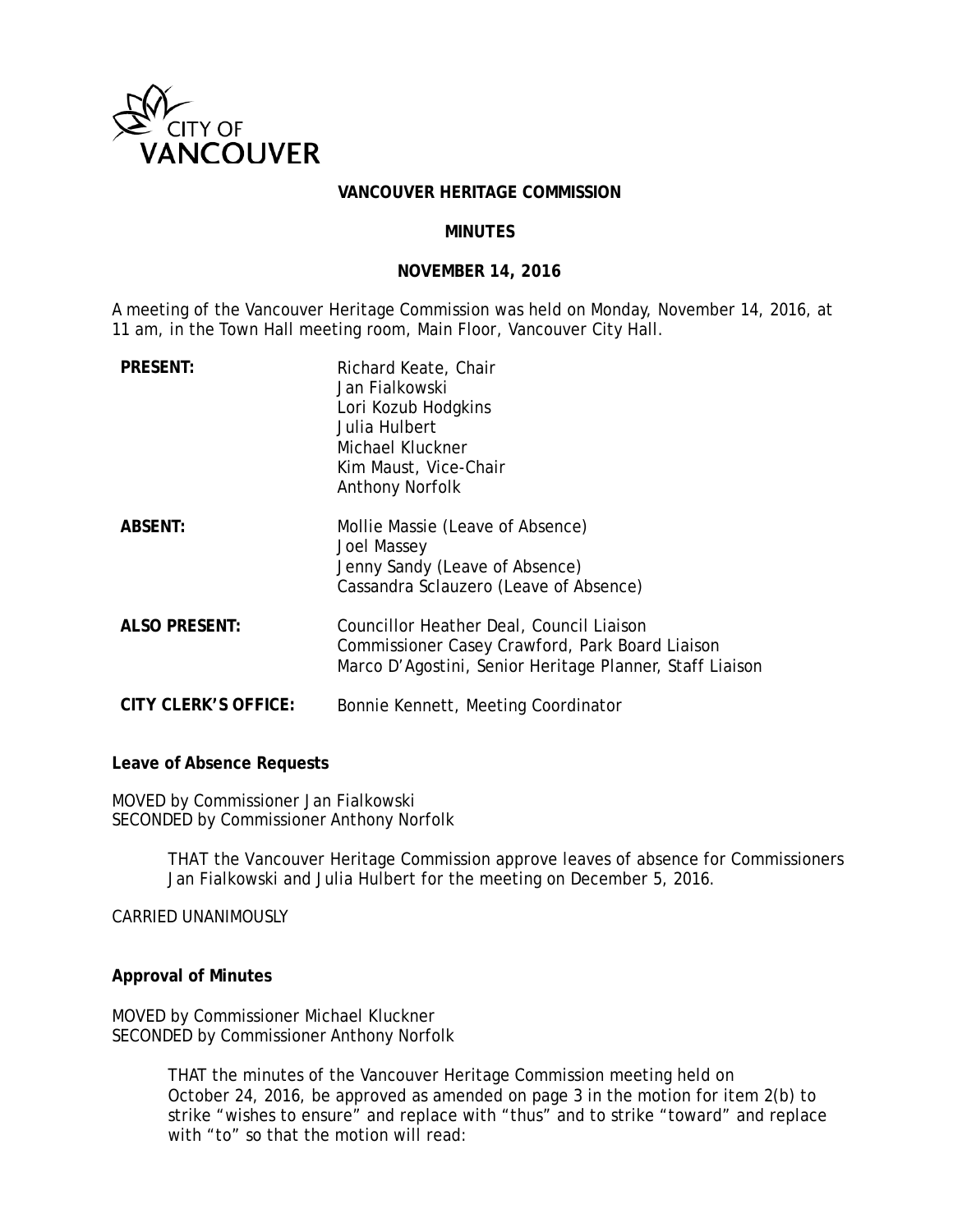THAT the Vancouver Heritage Commission supports the application to replace the terracotta tile roof at 128 West Pender Street, Sun Tower, with copper sheeting, as presented at the October 24, 2016, meeting, retaining the detailing of the original, as part of the general seismic stabilization project for this designated heritage building;

FURTHER THAT the Vancouver Heritage Commission notes that the turquoise colour of the painted roof has become a character-defining element of the building, and thus that the evolution of the patina of the copper to a turquoise colour is highly desirable; and

AND FURTHER THAT the Vancouver Heritage Commission suggests an educational piece about the history of the roof might be a desirable adjunct to the project.

## CARRIED UNANIMOUSLY

**1. Business Arising from the Minutes**

None

- **2. Conservation Review**
- **(a) 1417 East 10th Avenue Heritage C (Proposed) DE 2016-00120**
- **Issues:** additions to the house and Conservation Plan; and - compatibility of the design of the infill building.

**Applicant:** Carman Kwan, Architect

**Staff:** James Boldt, Heritage Planner

Staff and the applicant reviewed the application and responded to questions.

MOVED by Commissioner Lori Kozub Hodgkins SECONDED by Commissioner Anthony Norfolk

> THAT the Vancouver Heritage Commission supports the application at 1417 East 10<sup>th</sup> Avenue, the Phillion Residence, as presented at its meeting on November 14, 2016, to add a compatible addition to the heritage building and a distinguishable infill single family dwelling to the rear;

FURTHER THAT that the Commission recommends that further investigation be done to determine and retain, if possible, the original shingles if shingles are present under the stucco;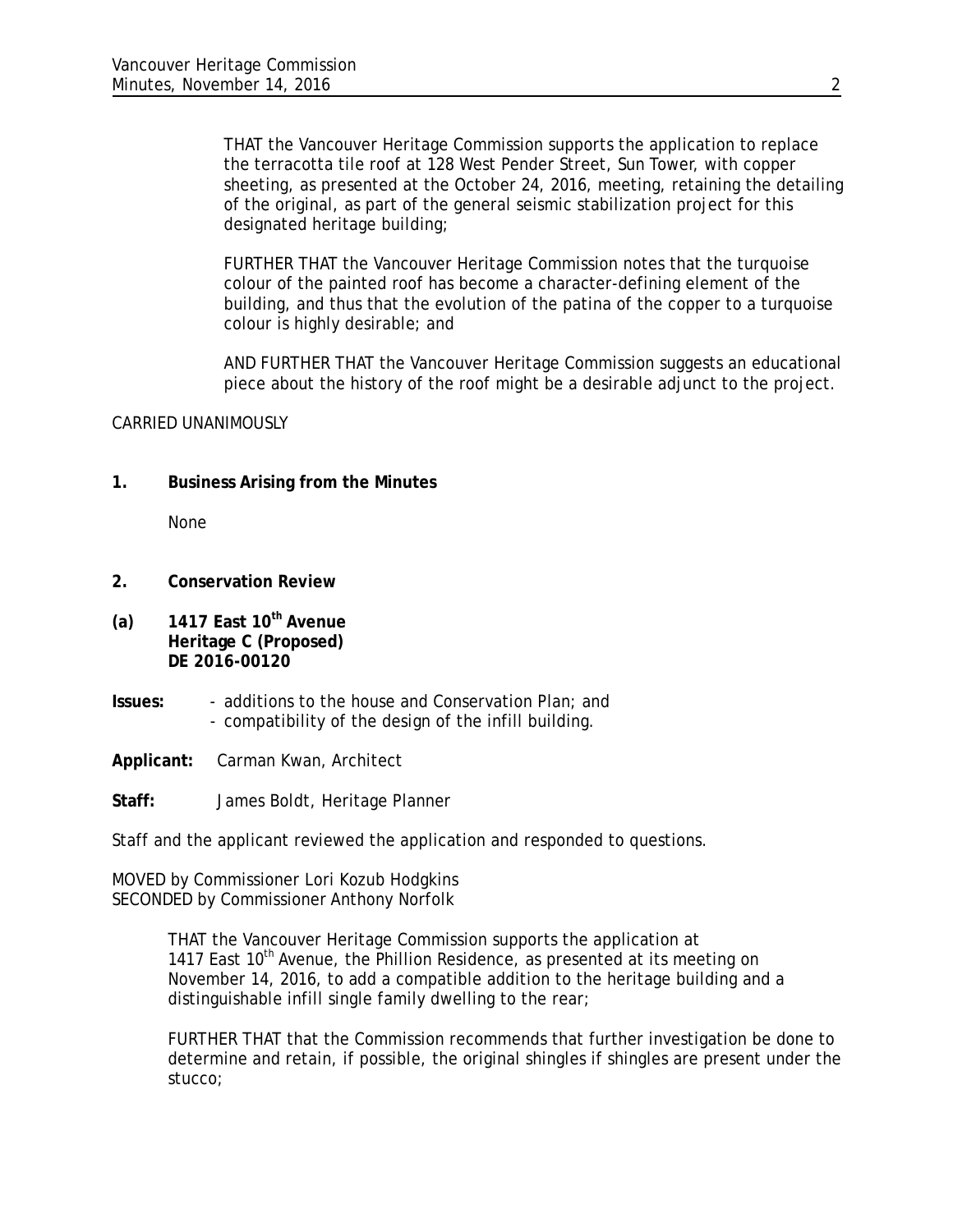FURTHER THAT the Commission consider design consideration be given to replicating the front porch railing in keeping with houses of the same period; and

FURTHER THAT the Commission requests design consideration be given to adding more soft landscaping.

CARRIED UNANIMOUSLY

- **(b) 1170 Barclay Street, the 'Florida' Heritage B (proposed) DE418401**
- **Issues:** response to Commission comments and revised application; and - revised Conservation Plan.
- **Applicant:** Carman Kwan, Architect Andre Lessard, Dewhirst Lessard Consulting
- **Staff:** James Boldt, Heritage Planner

Staff and the applicant team reviewed the application and responded to questions.

MOVED by Commissioner Anthony Norfolk SECONDED by Commissioner Jan Fialkowski

> THAT the Vancouver Heritage Commission supports the revised application and revised Conservation Plan at 1170 Barclay Street, the Florida, including the smaller, simpler addition as presented at its meeting on November 14, 2016; and

FURTHER THAT the Commission requests further design consideration be given to replicating windows to the east and west elevations up to gridline C of the drawings on page DP 303 and DP 304 (on file), to match the front section of the heritage building.

CARRIED UNANIMOUSLY

*\* \* \* \* \** 

*The Commission recessed at 11:52 am and reconvened at 12:19 pm.*

*\* \* \* \* \** 

(c) **3750 Prince Edward Street – Gardiner Residence VHR 'C' DP-2016-00570 (Designation)**

**Issues:** - conservation of the heritage building

**Applicant:** Charles Fawkes